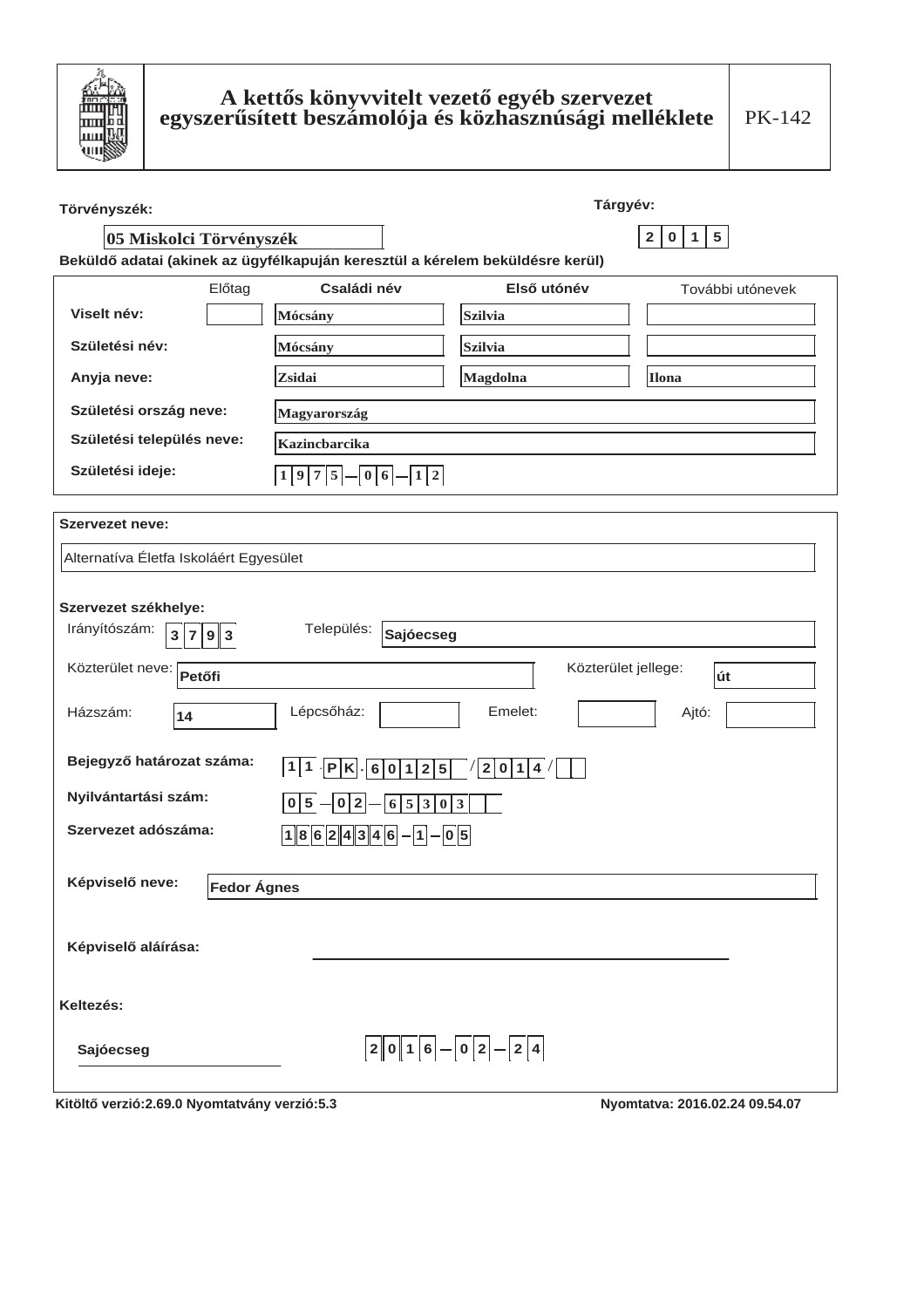

# A kettős könyvvitelt vezető egyéb szervezet<br>egyszerűsített beszámolója és közhasznúsági melléklete

#### Szervezet neve:

Alternatíva Életfa Iskoláért Egyesület

| Az egyszerűsített éves beszámoló mérlege<br>(Adatok ezer forintban.) |                                                   |          |                          |         |  |  |
|----------------------------------------------------------------------|---------------------------------------------------|----------|--------------------------|---------|--|--|
|                                                                      |                                                   | Előző év | Előző év<br>helyesbítése | Tárgyév |  |  |
|                                                                      | ESZKÖZÖK (AKTÍVÁK)                                |          |                          |         |  |  |
| A.                                                                   | Befektetett eszközök                              |          |                          |         |  |  |
|                                                                      | I. Immateriális javak                             |          |                          |         |  |  |
|                                                                      | II. Tárgyi eszközök                               |          |                          |         |  |  |
|                                                                      | III. Befektetett pénzügyi eszközök                |          |                          |         |  |  |
| <b>B.</b>                                                            | Forgóeszközök                                     | 12       |                          | 52      |  |  |
|                                                                      | I. Készletek                                      |          |                          |         |  |  |
|                                                                      | II. Követelések                                   |          |                          |         |  |  |
|                                                                      | III. Értékpapírok                                 |          |                          |         |  |  |
|                                                                      | IV. Pénzeszközök                                  | 12       |                          | 52      |  |  |
| C.                                                                   | Aktív időbeli elhatárolások                       |          |                          |         |  |  |
|                                                                      | ESZKÖZÖK ÖSSZESEN                                 | 12       |                          | 52      |  |  |
|                                                                      | FORRÁSOK (PASSZÍVÁK)                              |          |                          |         |  |  |
| D.                                                                   | Saját tőke                                        | 12       |                          | 52      |  |  |
|                                                                      | I. Induló tőke/jegyzett tőke                      |          |                          |         |  |  |
|                                                                      | II. Tőkeváltozás/eredmény                         |          |                          | 12      |  |  |
|                                                                      | III. Lekötött tartalék                            |          |                          |         |  |  |
|                                                                      | IV. Értékelési tartalék                           |          |                          |         |  |  |
|                                                                      | V. Tárgyévi eredmény alaptevékenységből           | 12       |                          | 40      |  |  |
|                                                                      | VI. Tárgyévi erdemény vállalkozási tevékenységből |          |                          |         |  |  |
| Е.                                                                   | Céltartalékok                                     |          |                          |         |  |  |
| F.                                                                   | Kötelezettségek                                   |          |                          |         |  |  |
|                                                                      | I. Hátrasorolt kötelezettségek                    |          |                          |         |  |  |
|                                                                      | II. Hosszú lejáratú kötelezettségek               |          |                          |         |  |  |
|                                                                      | III. Rövid lejáratú kötelezettségek               |          |                          |         |  |  |
| G.                                                                   | Passzív időbeli elhatárolások                     |          |                          |         |  |  |
|                                                                      | FORRÁSOK ÖSSZESEN                                 | 12       |                          | 52      |  |  |

Kitöltő verzió: 2.69.0 Nyomtatvány verzió: 5.3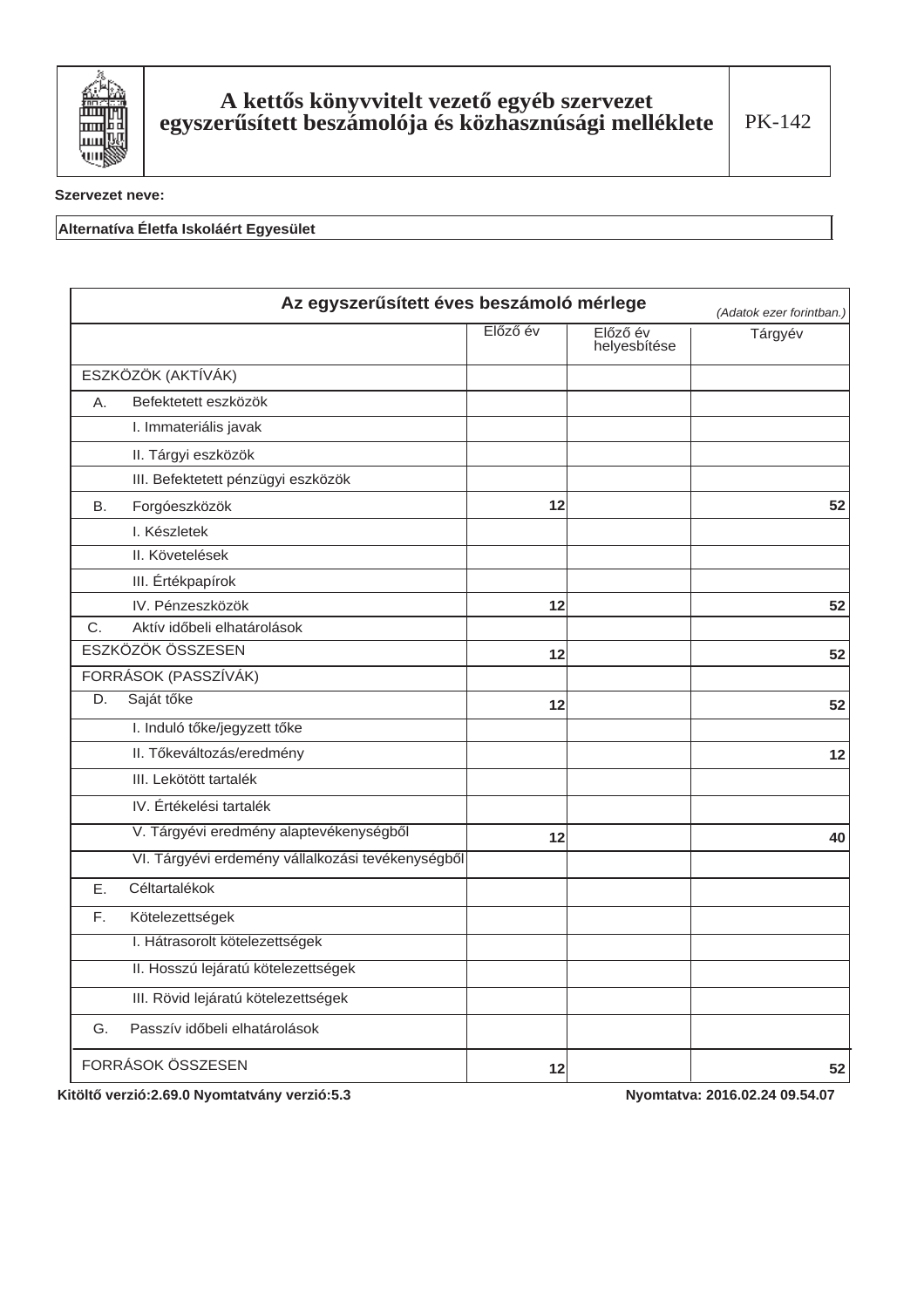

#### Szervezet neve:

### Alternatíva Életfa Iskoláért Egyesület

| Az egyszerűsített éves beszámoló eredmény-kimutatása<br>(Adatok ezer forintban.) |                 |                          |         |          |                          |         |          |                          |         |
|----------------------------------------------------------------------------------|-----------------|--------------------------|---------|----------|--------------------------|---------|----------|--------------------------|---------|
|                                                                                  | Alaptevékenység |                          |         |          | Vállalkozási tevékenység |         | Összesen |                          |         |
|                                                                                  | előző év        | előző év<br>helyesbítése | tárgyév | előző év | előző év<br>helyesbítése | tárgyév | előző év | előző év<br>helyesbítése | tárgyév |
| 1. Értékesítés nettó árbevétele                                                  |                 |                          |         |          |                          |         |          |                          |         |
| 2. Aktivált saját teljesítmények<br>értéke                                       |                 |                          |         |          |                          |         |          |                          |         |
| 3. Egyéb bevételek                                                               | 181             |                          | 1572    |          |                          |         | 181      |                          | 1572    |
| - tagdíj, alapítótól kapott<br>befizetés                                         | 10              |                          | 12      |          |                          |         | 10       |                          | 12      |
| - támogatások                                                                    | 171             |                          | 1560    |          |                          |         | 171      |                          | 1560    |
| - adományok                                                                      |                 |                          |         |          |                          |         |          |                          |         |
| 4. Pénzügyi műveletek bevételei                                                  |                 |                          |         |          |                          |         |          |                          |         |
| 5. Rendkívüli bevételek                                                          |                 |                          |         |          |                          |         |          |                          |         |
| ebből:                                                                           |                 |                          |         |          |                          |         |          |                          |         |
| - alapítótól kapott befizetés                                                    |                 |                          |         |          |                          |         |          |                          |         |
| - támogatások                                                                    |                 |                          |         |          |                          |         |          |                          |         |
| A. Összes bevétel (1+2+3+4+5)                                                    | 181             |                          | 1572    |          |                          |         | 181      |                          | 1572    |
| ebből: közhasznú tevékenység<br>bevételei                                        |                 |                          |         |          |                          |         |          |                          |         |
| 6. Anyagjellegű ráfordítások                                                     | 3               |                          | 410     |          |                          |         | З        |                          | 410     |
| 7. Személyi jellegű ráfordítások                                                 |                 |                          |         |          |                          |         |          |                          |         |
| ebből: vezető tisztségviselők<br>juttatásai                                      |                 |                          |         |          |                          |         |          |                          |         |
| 8. Értékcsökkenési leírás                                                        |                 |                          |         |          |                          |         |          |                          |         |
| 9. Egyéb ráfordítások                                                            | 166             |                          | 1 1 2 2 |          |                          |         | 166      |                          | 1 1 2 2 |
| 10. Pénzügyi műveletek<br>ráfordításai                                           |                 |                          |         |          |                          |         |          |                          |         |

Kitöltő verzió: 2.69.0 Nyomtatvány verzió: 5.3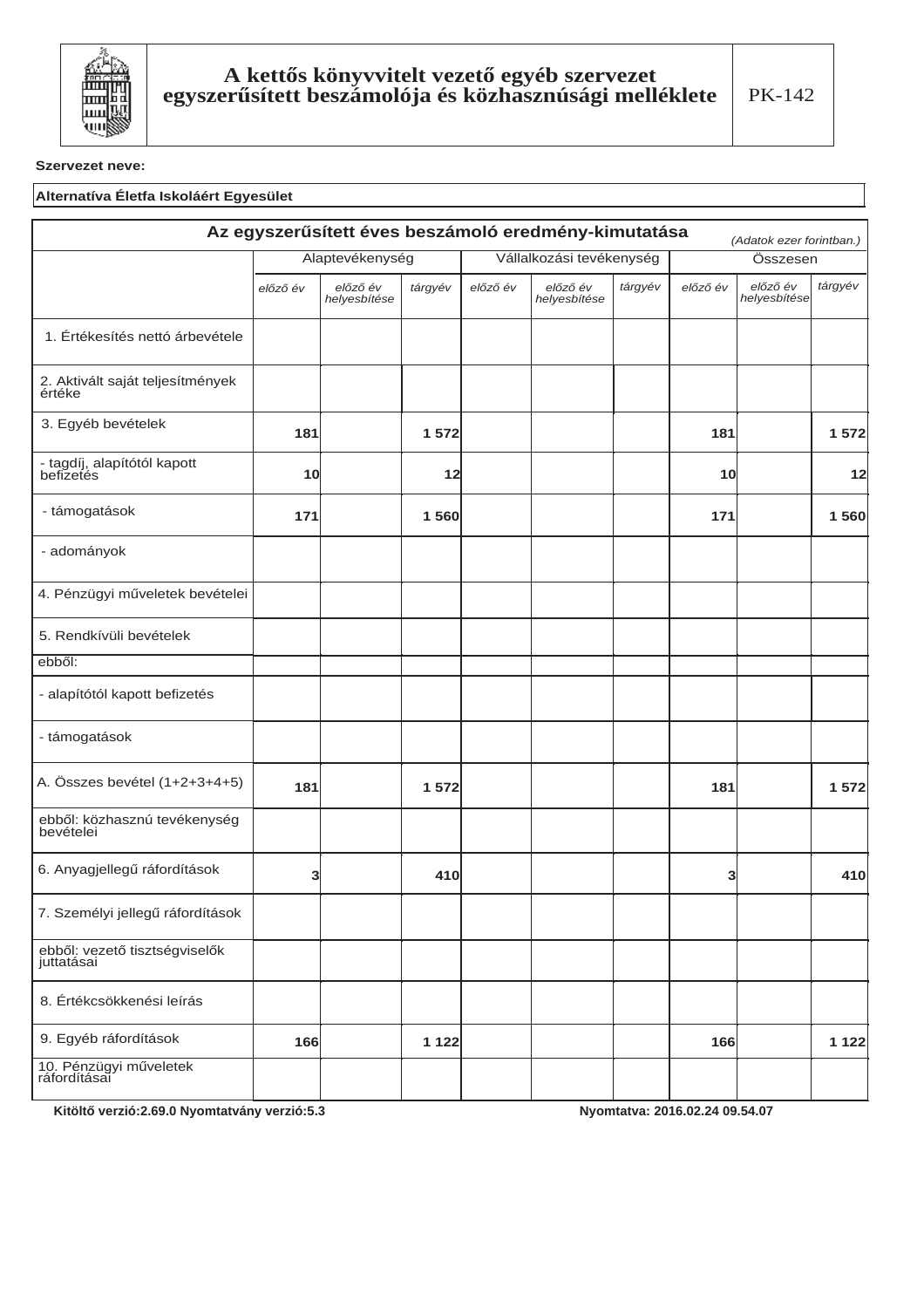

#### Szervezet neve:

#### Alternatíva Életfa Iskoláért Egyesület

|                                                                                                                                                                    |                 |                          |         |                        | Az egyszerűsített éves beszámoló eredmény-kimutatása 2. |         |          | (Adatok ezer forintban.)       |         |  |
|--------------------------------------------------------------------------------------------------------------------------------------------------------------------|-----------------|--------------------------|---------|------------------------|---------------------------------------------------------|---------|----------|--------------------------------|---------|--|
|                                                                                                                                                                    | Alaptevékenység |                          |         |                        | Vállalkozási tevékenység                                |         |          | Összesen                       |         |  |
|                                                                                                                                                                    | előző év        | előző év<br>helyesbítése | tárgyév | előző év               | előző év<br>helyesbítése                                | tárgyév | előző év | előző év<br>helyesbítése       | tárgyév |  |
| 11. Rendkívüli ráfordítások                                                                                                                                        |                 |                          |         |                        |                                                         |         |          |                                |         |  |
| B. Összes ráfordítás<br>$(6+7+8+9+10+11)$                                                                                                                          | 169             |                          | 1532    |                        |                                                         |         | 169      |                                | 1 532   |  |
| ebből: közhasznú tevékenység<br>ráfordításai                                                                                                                       | 136             |                          | 1 2 0 8 |                        |                                                         |         | 136      |                                | 1 208   |  |
| C. Adózás előtti eredmény (A-B)                                                                                                                                    | 12              |                          | 40      |                        |                                                         |         | 12       |                                | 40      |  |
| 12. Adófizetési kötelezettség                                                                                                                                      |                 |                          |         |                        |                                                         |         |          |                                |         |  |
| D. Adózott eredmény (C-12)                                                                                                                                         | 12              |                          | 40      |                        |                                                         |         | 12       |                                | 40      |  |
| 13. Jóváhagyott osztalék                                                                                                                                           |                 |                          |         |                        |                                                         |         |          |                                |         |  |
| E. Tárgyévi eredmény (D-13)                                                                                                                                        | 12              |                          | 40      |                        |                                                         |         | 12       |                                | 40      |  |
| Tájékoztató adatok                                                                                                                                                 |                 |                          |         |                        |                                                         |         |          |                                |         |  |
| A. Központi költségvetési<br>támogatás                                                                                                                             |                 |                          |         |                        |                                                         |         |          |                                |         |  |
| B. Helyi önkormányzati<br>költségvetési támogatás                                                                                                                  |                 |                          |         |                        |                                                         |         |          |                                |         |  |
| C. Az Európai Unió strukturális<br>alapjaiból, illetve a Kohéziós<br>Alapból nyújtott támogatás                                                                    |                 |                          |         |                        |                                                         |         |          |                                |         |  |
| D. Normatív támogatás                                                                                                                                              |                 |                          |         |                        |                                                         |         |          |                                |         |  |
| E. A személyi jövedelamadó<br>meghatározott részének adózó<br>rendelkezése szerinti<br>felhasználásáról szóló 1996. évi<br>CXXVI.törvény alapján kiutalt<br>összeg |                 |                          |         |                        |                                                         |         |          |                                |         |  |
| F. Közszolgáltatási bevétel                                                                                                                                        |                 |                          |         |                        |                                                         |         |          |                                |         |  |
| Az adatok könyvvizsgálattal alá vannak támasztva.                                                                                                                  |                 |                          |         | Könyvvizsgálói záradék |                                                         | Igen    |          | $\overline{\mathbf{X}}$<br>Nem |         |  |

Kitöltő verzió: 2.69.0 Nyomtatvány verzió: 5.3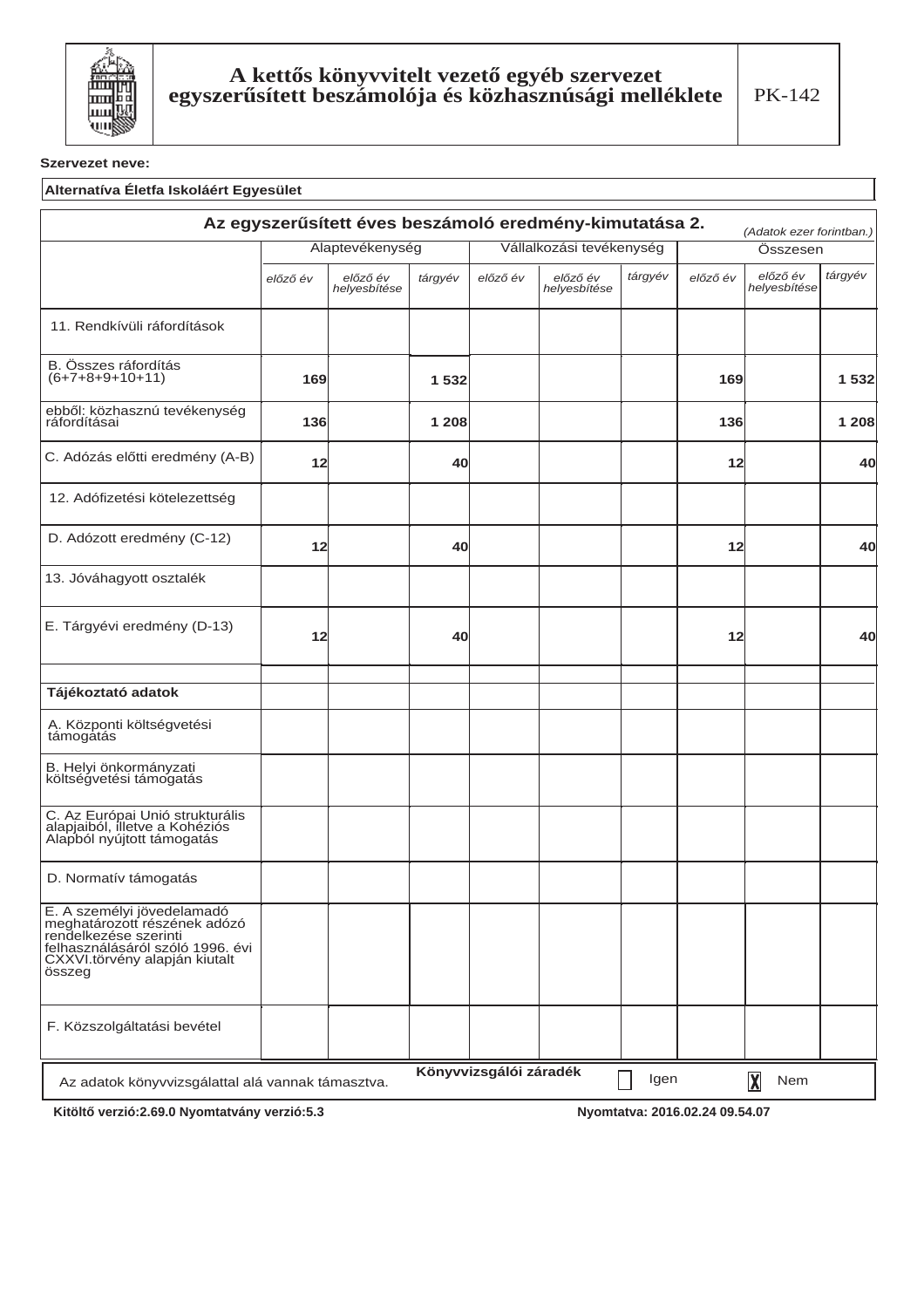

| Település:<br>3 7 9 3<br>Sajóecseg<br>Közterület jellege:<br>út<br>Lépcsőház:<br>Ajtó:<br>Emelet:<br>$ 6 0 1 2 5 $ $ 1 2 0 1 4$<br>1 1. P K<br> 5 3 0 3<br> 5 <br>$\bf{0}$<br>$ 2\rangle$<br>0<br>6 <br>$18624346-1-05$<br><b>Fedor Ágnes</b><br>iskolarendszerű oktatás<br>alap- és középfokú oktatás                                                                                      |               | Alternatíva Életfa Iskoláért Egyesület |  |  |  |
|---------------------------------------------------------------------------------------------------------------------------------------------------------------------------------------------------------------------------------------------------------------------------------------------------------------------------------------------------------------------------------------------|---------------|----------------------------------------|--|--|--|
|                                                                                                                                                                                                                                                                                                                                                                                             |               |                                        |  |  |  |
|                                                                                                                                                                                                                                                                                                                                                                                             | 1.2 Székhely  |                                        |  |  |  |
| Közterület neve: Petőfi<br>Házszám: $\boxed{14}$<br>1.3 Bejegyző határozat száma:<br>1.4 Nyilvántartási szám:<br>1.4 Szervezet adószáma:                                                                                                                                                                                                                                                    | Irányítószám: |                                        |  |  |  |
|                                                                                                                                                                                                                                                                                                                                                                                             |               |                                        |  |  |  |
|                                                                                                                                                                                                                                                                                                                                                                                             |               |                                        |  |  |  |
|                                                                                                                                                                                                                                                                                                                                                                                             |               |                                        |  |  |  |
|                                                                                                                                                                                                                                                                                                                                                                                             |               |                                        |  |  |  |
| 1.6 Képviselő neve:<br>2. Tárgyévben végzett alapcél szerinti és közhasznú tevékenységek bemutatása                                                                                                                                                                                                                                                                                         |               |                                        |  |  |  |
|                                                                                                                                                                                                                                                                                                                                                                                             |               |                                        |  |  |  |
| Az Egyesület alapcélja az Alternatíva Általános Iskola, Gimnázium és Szakképző Iskola fenntartójának<br>támogatása. Iskolarendszerű, alap- és középfokú oktatás, oktatást kiegészítő tevékenységek folytatása<br>3. Közhasznú tevékenységek bemutatása (tevékenységenként)<br>3.1 Közhasznú tevékenység megnevezése:<br>3.2 Közhasznú tevékenységhez kapcsolódó közfeladat, jogszabályhely: |               |                                        |  |  |  |
|                                                                                                                                                                                                                                                                                                                                                                                             |               |                                        |  |  |  |
|                                                                                                                                                                                                                                                                                                                                                                                             |               |                                        |  |  |  |
|                                                                                                                                                                                                                                                                                                                                                                                             |               |                                        |  |  |  |
| 3.3 Közhasznú tevékenység célcsoportja: tanköteles gyermekek<br>3.4 Közhasznú tevékenységből részesülők létszáma: 80<br>3.5 Közhasznú tevékenység főbb eredményei:                                                                                                                                                                                                                          |               |                                        |  |  |  |
|                                                                                                                                                                                                                                                                                                                                                                                             |               |                                        |  |  |  |
|                                                                                                                                                                                                                                                                                                                                                                                             |               |                                        |  |  |  |
|                                                                                                                                                                                                                                                                                                                                                                                             |               |                                        |  |  |  |
| Oktatás támogatása az Alternatíva Általános Iskola, Gimnázium és Szakképző Iskola részére.<br>Szakkörök, kulturális programok szervezése, lebonyolítása                                                                                                                                                                                                                                     |               |                                        |  |  |  |

Kitöltő verzió:2.69.0 Nyomtatvány verzió:5.3 **biztival algorithmical estimatura** 12016.02.24 09.54.08